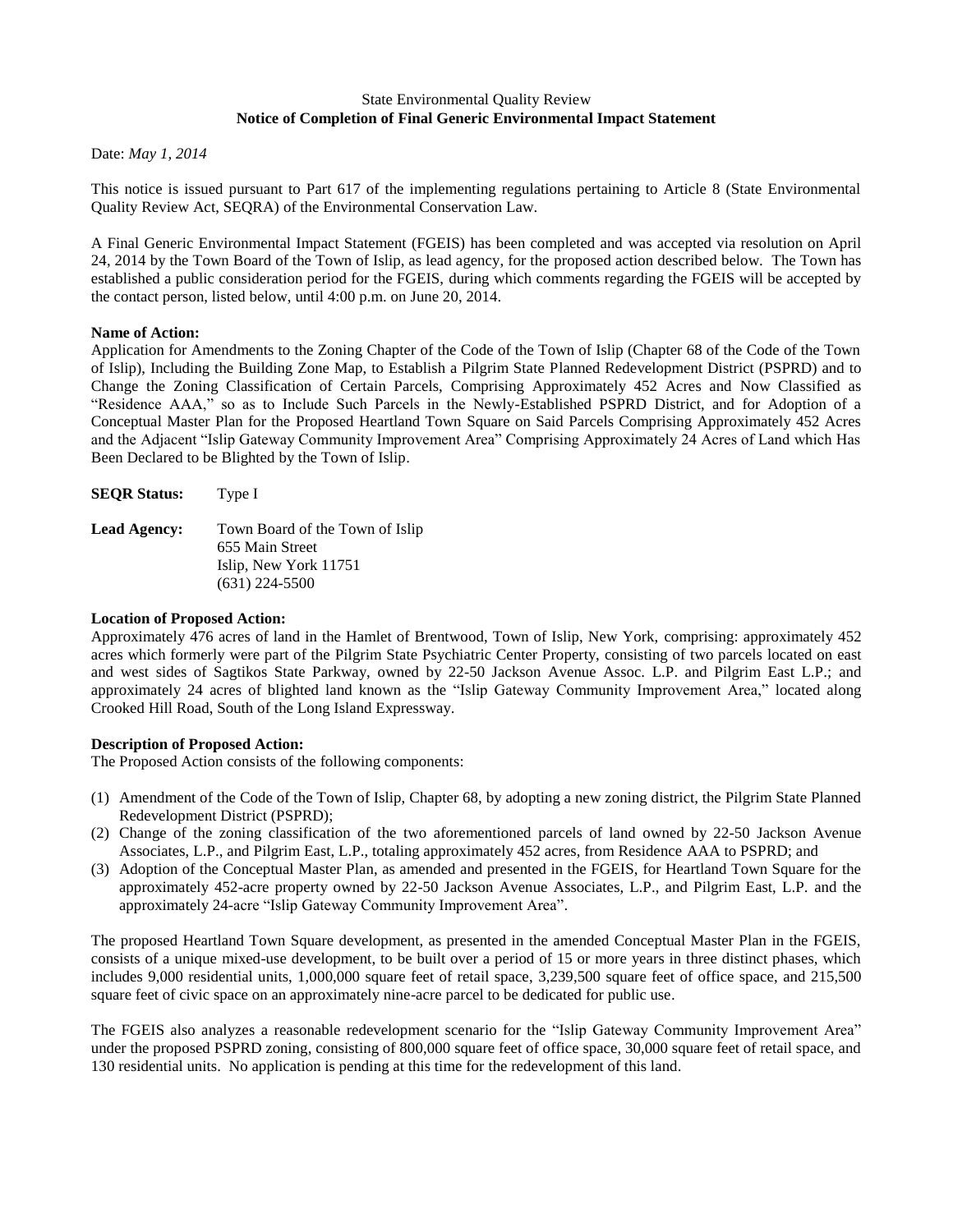#### **Potential Environmental Impacts of the Proposed Action, as Presented in the FGEIS:**

The Proposed Action would alter land use on the subject property and would greatly increase the intensity of use thereon. 6 NYCRR §617.4(c)(1)(viii).

The Proposed Action includes the redevelopment of a portion of the former Pilgrim State Psychiatric Center property and potentially the proximate "Islip Gateway Community Improvement Area", and it was necessary to confirm the suitability of the site for the proposed development with respect to subsurface environmental conditions. 6 NYCRR §617.7.

The Proposed Action would result in increases in traffic and associated impacts on the transportation system surrounding the subject property. 6 NYCRR  $\S 617.7(c)(1)(i)$ .

The Proposed Action involves the placement of intensive development in the Oak Brush Plains Special Groundwater Protection Area (SGPA), which is a Critical Environmental Area (CEA). 6 NYCRR §617.7(c)(1)(iii).

The Proposed Action would result in the removal of woodland and associated impacts in regard to the ecological resources of the subject property. 6 NYCRR  $§617.7(c)(1)(ii)$ .

The Proposed Action would result in a substantial increase in the sanitary flow handled by the Southwest Sewer District. 6 NYCRR §617.7(c)(1)(i).

The Proposed Action would result in a substantial increase in the demand for public water supply served by the Suffolk County Water Authority. 6 NYCRR §617.7(c)(1)(i).

The Proposed Action would provide a mix of approximately 9,000 residential units, 1,000,000 square feet of retail space, and 3,239,000 square feet of office space, which would place additional demands on community services and would alter the socioeconomic characteristics of the Brentwood community and the Town of Islip. 6 NYCRR and §617.7(c)(1)(viii).

The Proposed Action would result in a substantial increase in solid waste generation. 6 NYCRR  $§617.7(c)(1)(i)$ .

The Proposed Action would impact architectural and aesthetic resources at the subject location. 6 NYCRR §617.7(c)(1)(v).

The Proposed Action would involve a major increase in the quantity of energy consumed. 6 NYCRR  $\S 617.7(c)(1)(vi)$ .

The Proposed Action would involve a substantial change in the intensity of use of land. 6 NYCRR §617.7(c)(1)(viii).

The Proposed Action would attract a large number of people to the subject location as compared to what would be expected in the absence of this Action. 6 NYCRR  $\S 617.7(c)(1)(ix)$ .

Since the Amended Proposed Action is to be developed in phases, specific conditions, criteria and requirements have been established under which future actions, including site plan approvals for each phase, would be undertaken. 6 NYCRR §617.10(c).

#### **A copy of the FGEIS may be obtained from:**

| <b>Contact Person:</b> | Richard J. Zapolski, P.E., Commissioner                                                |
|------------------------|----------------------------------------------------------------------------------------|
| Address:               | Town of Islip Department of Planning and Development; 655 Main Street; Islip, NY 11751 |
| Telephone #:           | $(631)$ 224-5450                                                                       |
| Email Address:         | Commissioner-PD@townofislip-ny.gov                                                     |

# **A copy of this Notice and the FGEIS have been sent to the distribution list in Attachment "A".**

**A copy of this Notice and the FGEIS have also been sent to and are available for public review at the Brentwood Public Library, 34 2nd Avenue, Brentwood, NY 11717; telephone: (631) 273-7883**

**This Notice has also been published in the Environmental Notice Bulletin**

**The FGEIS is also available on the web at:** [http://www.vhb.com/Heartland/FinalGEIS.](http://www.vhb.com/Heartland/FinalGEIS)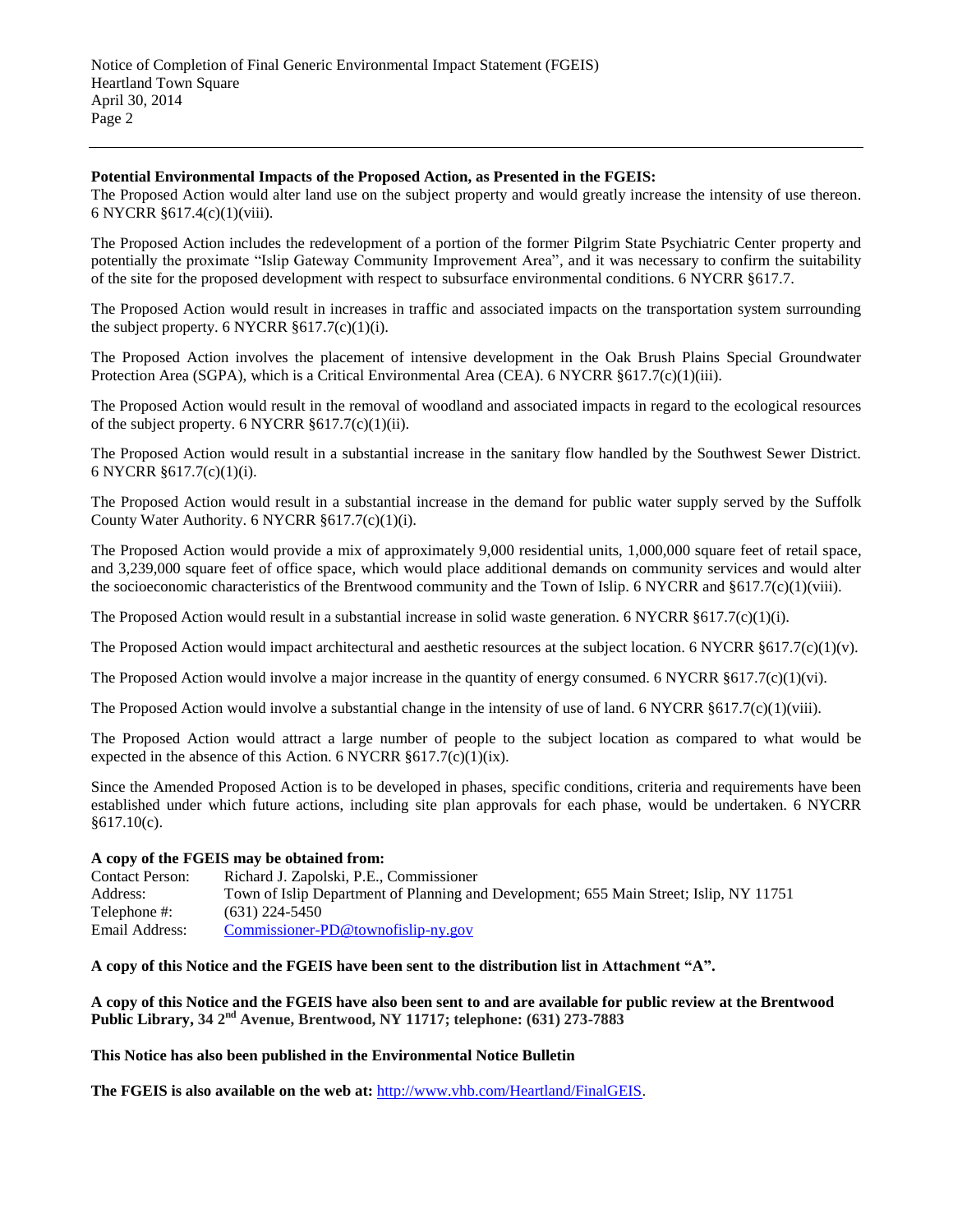#### **Attachment A Heartland Town Square FGEIS Distribution List**

#### **Involved and Interest Agencies**

New York State Department of Environmental Conservation Roger Evans, Regional Permit Administrator

Suffolk County Department of Public Works Division of Highways Justin Hipperling, Director of Permits

Suffolk County Department of Public Works, Division of Sanitation John Donovan, Chief Engineer

New York State Department of Transportation Region 10 Office Richard Brooks, Civil Engineer

Suffolk County Department of Health Services, Office of Wastewater Management Walter J. Hilbert, P.E., Chief

Suffolk County Planning Commission Andrew P. Freleng, AICP, Chief Planner

Federal Highway Administration Jonathan McDade, P.E.

New York State Assemblyman Philip Ramos

Suffolk County Legislator Steve H. Stern

Suffolk County Legislator, Monica R. Martinez

Suffolk County Water Authority Kim Kennedy, Assistant to General Council

New York State Office of Parks, Recreation and Historic Preservation Rose Harvey, Commissioner

New York State Office of Mental Health, Administrative Support Services Group A. Scott Bard, Environmental Compliance Officer

Pilgrim Psychiatric Center Kathy O'Keefe, Executive Director

Long Island Power Authority/National Grid Mark Enfranco, Manager of Government Relations

National Grid Belinda Pagdanganan, Government Relations Manager

Long Island Rail Road Elisa Pica, Chief Planning Officer

Suffolk County Department of Public Works Garry Lenberger, Director of Transportation Operations

Brentwood Union Free School District Joseph Bond, Superintendent of Schools

Brentwood Fire Department Javier Valentine, Chief

Brentwood Fire District Board of Fire Commissioners Eric Randies, Chairman

Brentwood Legion Ambulance Christine J. Hansen, Chief

Deer Park Fire District No. 14 Board of Fire Commissioners Anthony Macaluso, Commissioner